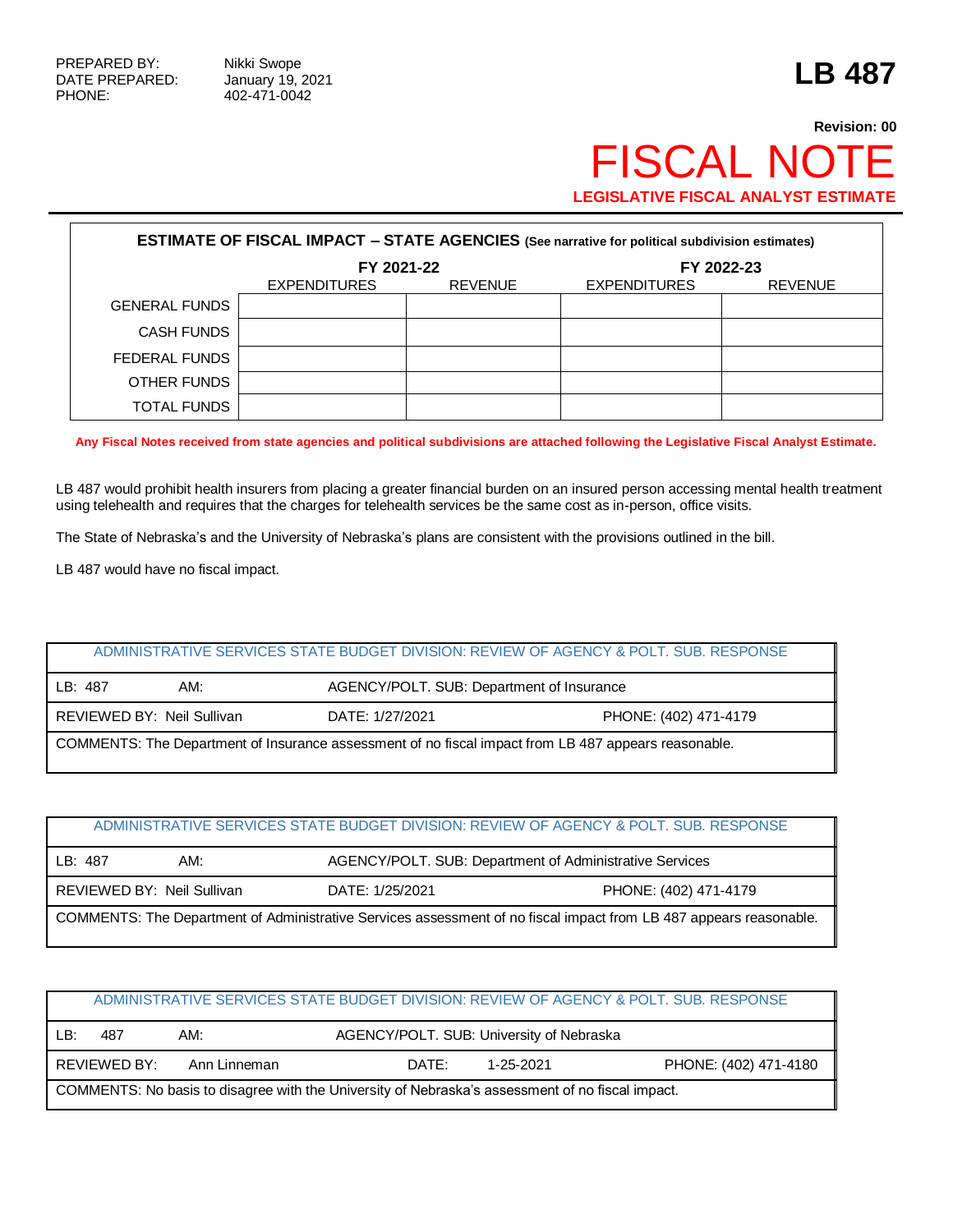**Please complete ALL (5) blanks in the first three lines. 2021**

| $LB^{(1)}$<br>487               |                                                 |                              |                                                                   | <b>FISCAL NOTE</b> |
|---------------------------------|-------------------------------------------------|------------------------------|-------------------------------------------------------------------|--------------------|
|                                 | State Agency OR Political Subdivision Name: (2) | Insurance                    |                                                                   |                    |
| Prepared by: (3)                | Thomas Green                                    | Date Prepared: (4) 1/27/2021 | Phone: $(5)$                                                      | 402-471-4650       |
|                                 |                                                 |                              | <b>ESTIMATE PROVIDED BY STATE AGENCY OR POLITICAL SUBDIVISION</b> |                    |
|                                 |                                                 |                              |                                                                   |                    |
|                                 | <b>EXPENDITURES</b>                             | FY 2021-22<br><b>REVENUE</b> | FY 2022-23<br><b>EXPENDITURES</b>                                 | <b>REVENUE</b>     |
| <b>GENERAL FUNDS</b>            |                                                 |                              |                                                                   |                    |
| <b>CASH FUNDS</b>               |                                                 |                              |                                                                   |                    |
| <b>FEDERAL FUNDS</b>            |                                                 |                              |                                                                   |                    |
| <b>OTHER FUNDS</b>              |                                                 |                              |                                                                   |                    |
| <b>TOTAL FUNDS</b>              |                                                 |                              |                                                                   |                    |
| <b>Explanation of Estimate:</b> |                                                 |                              |                                                                   |                    |

No fiscal impact on the Department of Insurance is expected as a result of LB 487.

| <b>BREAKDOWN BY MAJOR OBJECTS OF EXPENDITURE</b> |           |                            |                     |                     |  |
|--------------------------------------------------|-----------|----------------------------|---------------------|---------------------|--|
| <b>Personal Services:</b>                        |           |                            |                     |                     |  |
|                                                  |           | <b>NUMBER OF POSITIONS</b> | $2021 - 22$         | 2022-23             |  |
| <b>POSITION TITLE</b>                            | $21 - 22$ | 22-23                      | <b>EXPENDITURES</b> | <b>EXPENDITURES</b> |  |
|                                                  |           |                            |                     |                     |  |
|                                                  |           |                            |                     |                     |  |
|                                                  |           |                            |                     |                     |  |
|                                                  |           |                            |                     |                     |  |
|                                                  |           |                            |                     |                     |  |
|                                                  |           |                            |                     |                     |  |
|                                                  |           |                            |                     |                     |  |
|                                                  |           |                            |                     |                     |  |
|                                                  |           |                            |                     |                     |  |
| $\mathbf{TOTAL}$                                 |           |                            |                     |                     |  |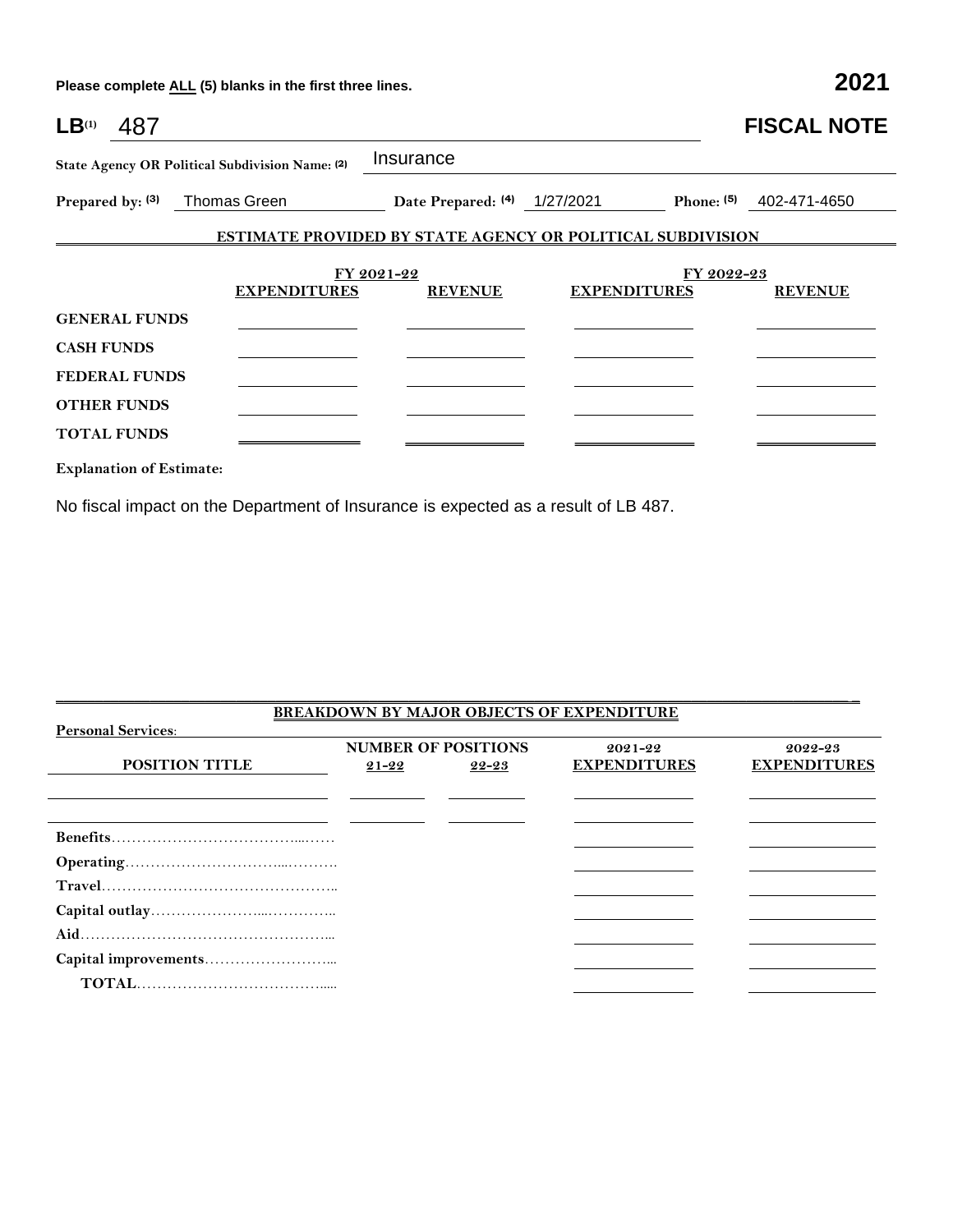**Please complete ALL (5) blanks in the first three lines. 2021**

| $LB$ <sup>(1)</sup><br>487                               |                                                                               |                                                            | <b>FISCAL NOTE</b>        |  |  |
|----------------------------------------------------------|-------------------------------------------------------------------------------|------------------------------------------------------------|---------------------------|--|--|
| State Agency OR Political Subdivision Name: (2)          | Department of Administrative Services (DAS)<br>- Employee Wellness & Benefits |                                                            |                           |  |  |
| Prepared by: (3)<br>Jennifer Norris                      | Date Prepared: (4) 1/21/2021                                                  |                                                            | Phone: $(5)$ 402/471-4443 |  |  |
|                                                          |                                                                               | ESTIMATE PROVIDED BY STATE AGENCY OR POLITICAL SUBDIVISION |                           |  |  |
|                                                          |                                                                               |                                                            |                           |  |  |
| <b>EXPENDITURES</b>                                      | FY 2021-22<br><b>REVENUE</b>                                                  | FY 2022-23<br><b>EXPENDITURES</b>                          | <b>REVENUE</b>            |  |  |
| <b>GENERAL FUNDS</b>                                     |                                                                               |                                                            |                           |  |  |
| <b>CASH FUNDS</b>                                        |                                                                               |                                                            |                           |  |  |
| <b>FEDERAL FUNDS</b><br><b>REVOLVING</b><br><b>FUNDS</b> |                                                                               |                                                            |                           |  |  |
| <b>TOTAL FUNDS</b>                                       |                                                                               |                                                            |                           |  |  |

**Explanation of Estimate:**

LB 487 requires a health insurance plan to cover telehealth for treating serious mental illness if such plan covers treating serious mental illness in person. LB 487 also prohibits a health insurance plan from placing a greater financial burden on an insured person for accessing mental health treatment via telehealth than the financial burden placed on such individual for accessing treatment in person.

The State of Nebraska's health plans currently cover mental health services at the same rate, whether in person or by telehealth.

LB 487 as introduced as no fiscal impact on the State of Nebraska's health plans.

|                           |           |                            | BREAKDOWN BY MAJOR OBJECTS OF EXPENDITURE |                     |
|---------------------------|-----------|----------------------------|-------------------------------------------|---------------------|
| <b>Personal Services:</b> |           |                            |                                           |                     |
|                           |           | <b>NUMBER OF POSITIONS</b> | $2021 - 22$                               | 2022-23             |
| <b>POSITION TITLE</b>     | $21 - 22$ | $21 - 23$                  | <b>EXPENDITURES</b>                       | <b>EXPENDITURES</b> |
|                           |           |                            |                                           |                     |
|                           |           |                            |                                           |                     |
|                           |           |                            |                                           |                     |
|                           |           |                            |                                           |                     |
|                           |           |                            |                                           |                     |
|                           |           |                            |                                           |                     |
|                           |           |                            |                                           |                     |
|                           |           |                            |                                           |                     |
|                           |           |                            |                                           |                     |